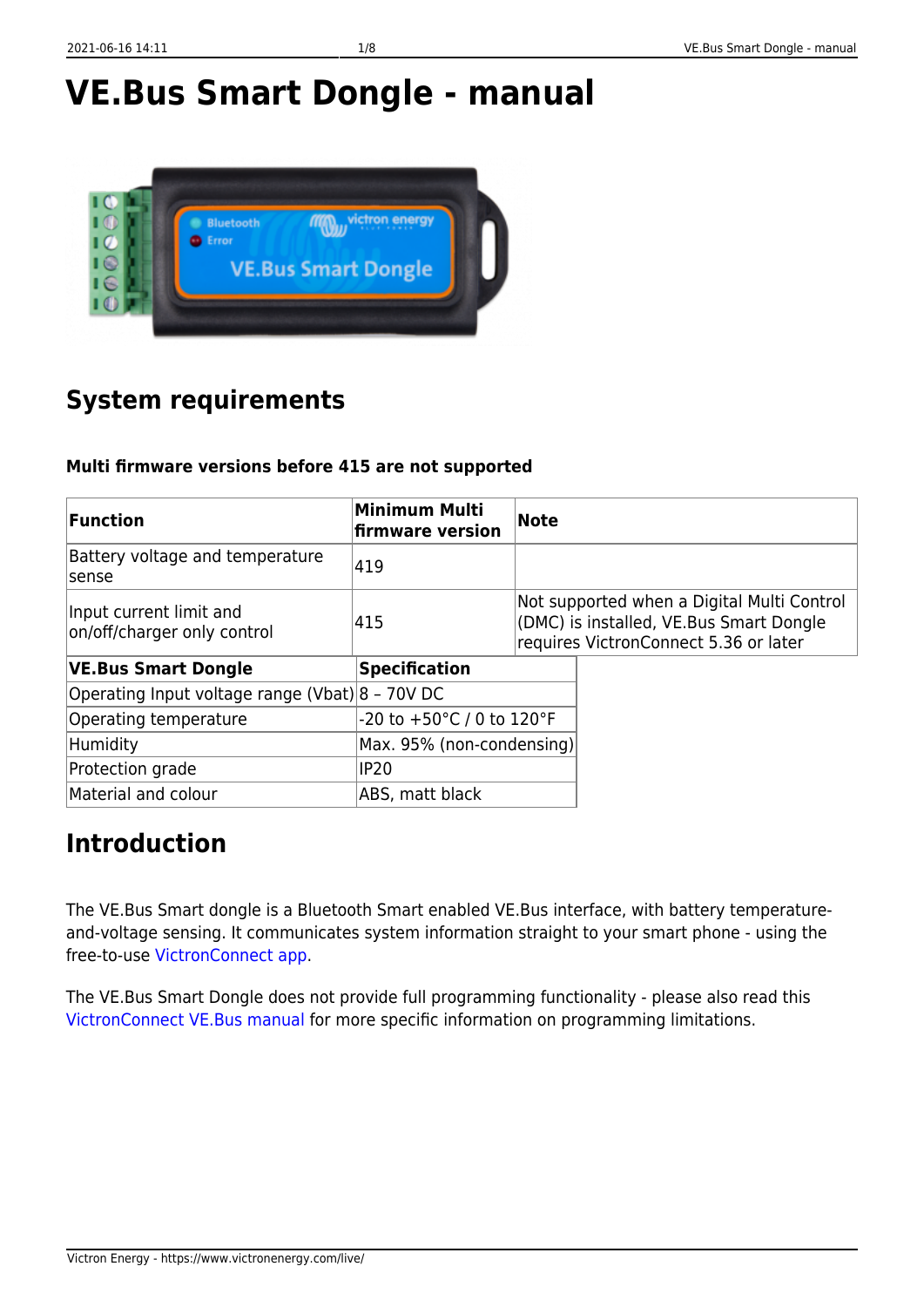

When used with Multi- inverter/chargers the dongle provides on-battery temperature and voltage sensing capabilities - allowing compensation for possible cable losses which can occur during charging and discharging. Temperature sensing allows accurate temperature-compensation during battery charge cycles. The dongle is, at present, the only way to add an "on-battery" sensing capability to the MultiPlus-II models, if they are not also connected to a [GX device](https://www.victronenergy.com/live/venus-os:start) and CANbus battery.

The dongle can be used in systems with or without a [GX device](https://www.victronenergy.com/live/venus-os:start) - such as the Cerbo GX. In systems with a [GX device,](https://www.victronenergy.com/live/venus-os:start) and another source of temperature and voltage data (eg from a CANbus battery), the GX device data will override temperature and voltage information from the dongle. In this role the dongle will still provide live-information via its VictronConnect interface; and it will provide firmware updates without requiring an internet connection.

When the dongle is used in systems which do not have a [GX device](https://www.victronenergy.com/live/venus-os:start), the dongle's voltage and temperature data becomes the primary source of that information, and can be used by other connected devices for voltage compensation.

In systems with a Multiplus-II, dongle and [GX device](https://www.victronenergy.com/live/venus-os:start), but no other source of temperature and voltage, the data from the dongle will also be used.

At this time, the VE.Bus Smart dongle cannot send its temperature and voltage data as part of a [VE.Smart network.](https://www.victronenergy.com/live/victronconnect:ve-smart-networking)

The VE.Bus Smart dongle is able to sense battery temperature in two ways: The default method is the dongle's on-board temperature sensor. When the dongle is mounted directly onto the battery case (using its adhesive attachment) it will sense the battery temperature directly from the battery casing. The second method - which provides improved battery temperature sensing - is available by using an optional battery-terminal mounted sensor. When this sensor is connected, the default sensor is overridden and the dongle will use this method instead.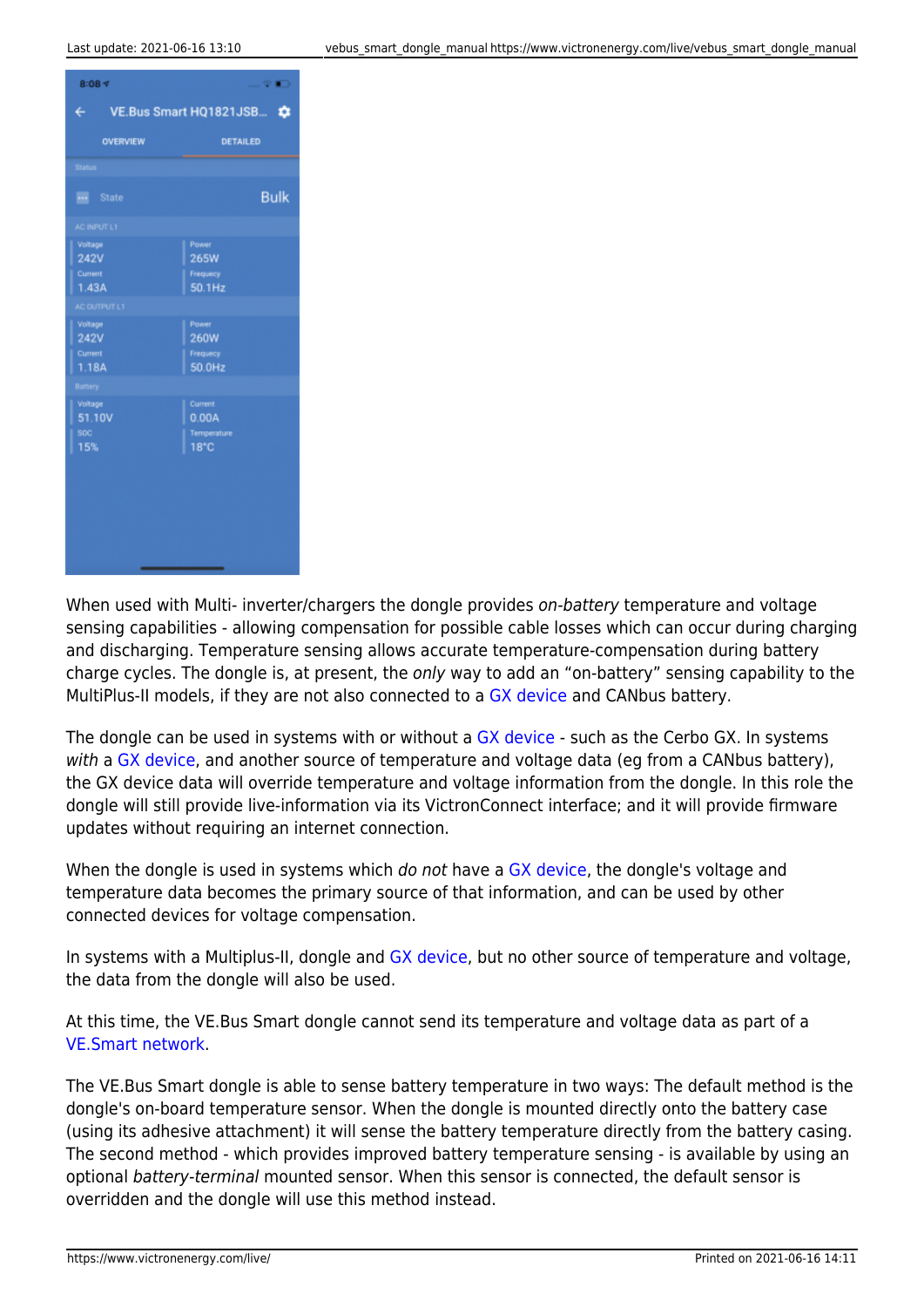The terminal connection on the VE.Bus Smart dongle marked 'Relay' has no function, and is not used.

### **What's in the box**

- 1. VE.Bus Smart Dongle
- 2. Red battery (+) connection wire with 10mm eyelet and inline fuse.
- 3. Black battery (-) connection wire with 10mm eyelet
- 4. Connector block with screw terminals.

\* Note the standard UTP RJ45 cable that is required to connect the VE.Bus Smart Dongle to the Multi's VE.Bus interface is not included. You can use an existing network cable, or buy one separately from Victron in the length that you require for that specific installation.

Optional accessories :

1. External battery-terminal mounted temperature sensor [\(ASS000100000](https://www.victronenergy.com/accessories/temperature-sensor-for-bmv-702)). (NOTE: Currently the temperature sensor is shipped with a label "CAUTION: BMV702 only!". This caution can be ignored for the VE.Bus Smart dongle)



### **Installation**

#### **Installation without battery sensor**:

- 1. Connect the red connection wire to the B+ input on the connection block
- 2. Connect the black connection wire to the B- input on the connection block
- 3. Connect the two eyelets to your battery terminals. Red wire eyelet on bat+ , black wire eyelet on bat-
- 4. For battery temperature sensing, mount the dongle on or near the battery using the dongle's adhesive mounting. If mounted near the battery, screws can be used.
- 5. Plug the connector block into the dongle.
- 6. Connect the dongle to the Multi's Ve.Bus interface, using a standard RJ45 UTP cable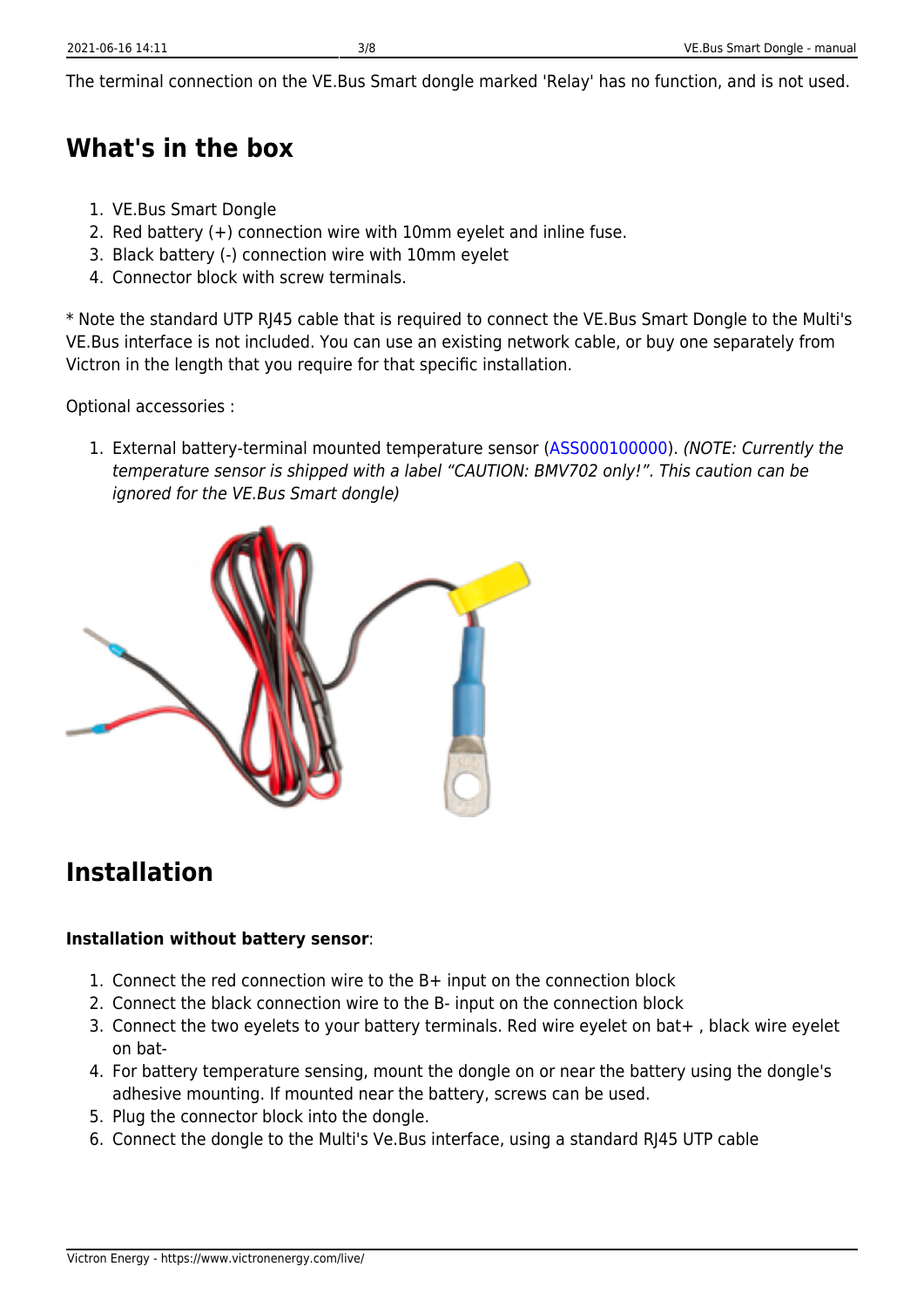

#### **Installation with battery terminal temperature sensor**:

The battery temperature sensor replaces the included red battery( $+$ ) connection wire.

- 1. Connect the temperature sensor's red connection wire to the B+ input on the connection block
- 2. Connect the temperature sensor's black connection wire to the T- input on the connection block
- 3. Connect the black connection wire to the B- input on the connection block
- 4. Connect the two eyelets to your battery terminal. Red wire eyelet on bat+ , black wire eyelet on bat-
- 5. Mount the dongle on or near the battery using the dongle's adhesive mounting. If mounted near the battery, screws can be used.
- 6. Plug the connector block into the dongle.
- 7. Connect the dongle to the Multi's Ve.Bus interface, using a standard RJ45 UTP cable

### **LED Status codes**

Ve.Bus Smart has two LEDs: a Bluetooth status LED (blue), and an Error LED (red).

On power-up, the Bluetooth LED will be slow-blinking - indicating that the device is ready to accept a Bluetooth connection.

If both LEDs remain illuminated, something is wrong with the Ve.Bus Smart unit (Hardware error).

When the LEDs are alternating quickly for more than 30 seconds, the Ve. Bus Smart is in firmware update mode and will need to complete the update before it can be used. Firmware updates are performed (where necessary) after connecting to VictronConnect.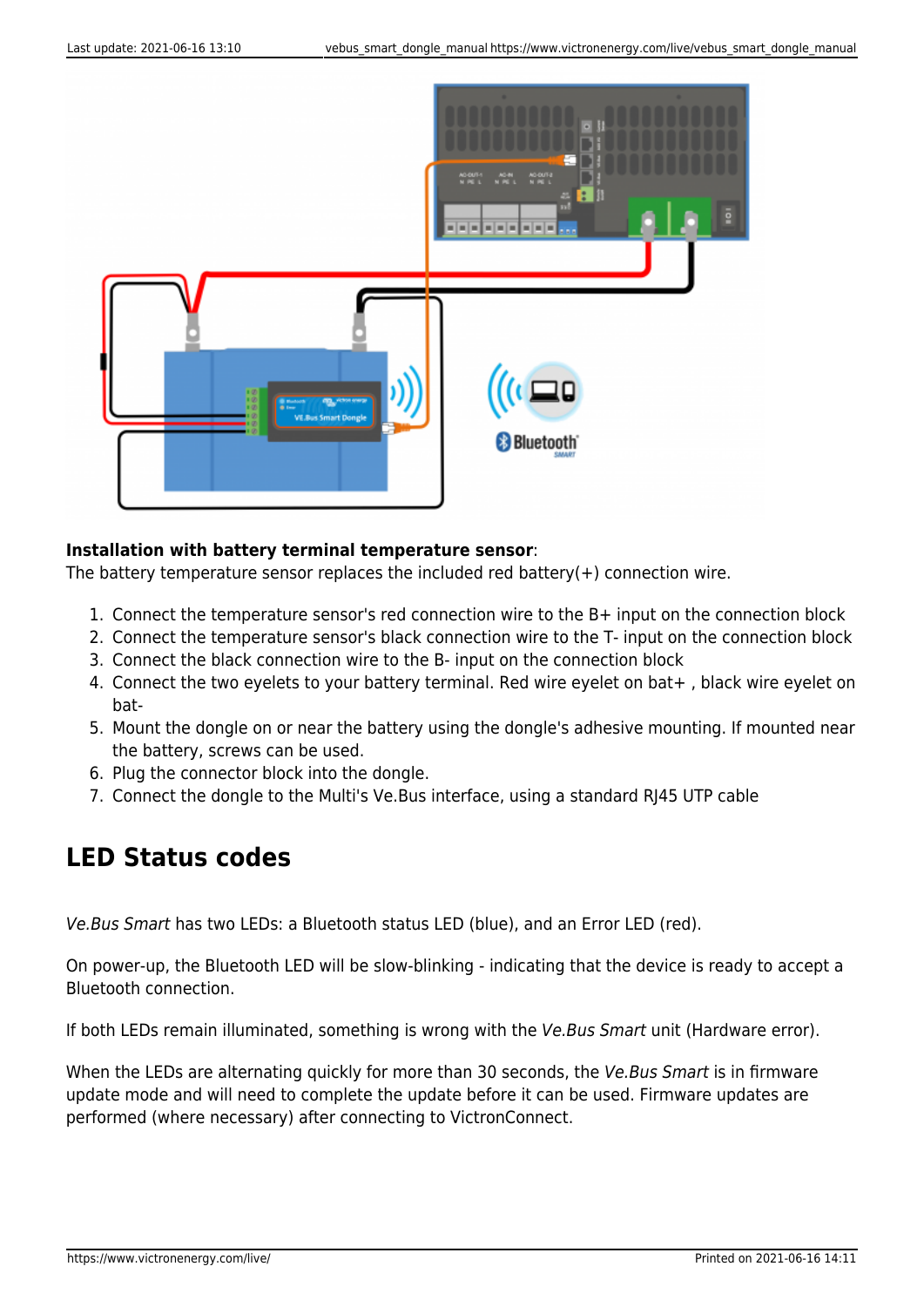





### **Modes of operation**

The dongle can operate both as a *primary* and a background information source. It will assume either role automatically depending on whether a [GX device](https://www.victronenergy.com/live/venus-os:start) (Cerbo GX) is present in the system.

Due to restrictions in the VE.Bus communication protocol only one device can access data such as power readings.

A [GX device](https://www.victronenergy.com/live/venus-os:start) has priority over the dongle and should always be able to access all data. When power is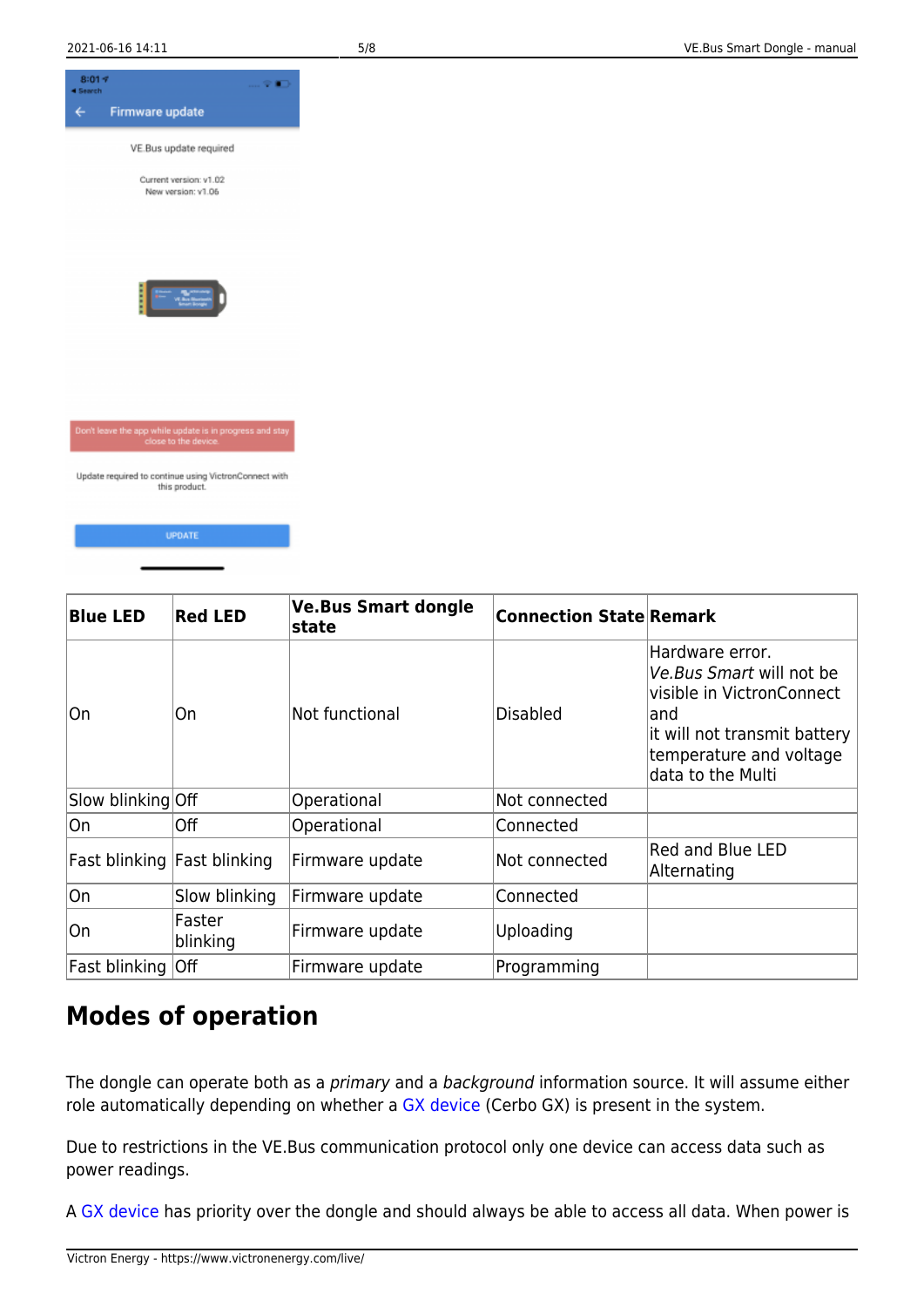applied to the dongle - or after a firmware update - the dongle will startup in background mode. VE.Bus communication ports will be monitored for 30 seconds. If during this time no [GX device](https://www.victronenergy.com/live/venus-os:start) is detected the dongle will switch to primary mode, and all supported data will be available. While switching modes VictronConnect will temporarily indicate an "unknown" VE.Bus state. The dongle continuously monitors [GX device](https://www.victronenergy.com/live/venus-os:start) activity on the VE.Bus. As soon as a [GX device](https://www.victronenergy.com/live/venus-os:start) is detected it will switch itself to background mode.

Likewise, the dongle also monitors VE.Bus communication in order to discover if a [GX device](https://www.victronenergy.com/live/venus-os:start) is supplying the Multi with battery voltage and temperature data. It takes around 4 minutes after power on, or reset, before the dongle decides whether or not to transmit the battery voltage and temperature.

When no Multi is connected VictronConnect will list the 'VE.Bus Smart Dongle' in the device list. In this case the dongle can be used as a Voltage/Temperature sensor.



It takes a bit of time before a Multi is detected. When the dongle detects a Multi, VictonConnect will identify the Multi in the Device list. Shortly after updating the firmware in VictronConnect only the dongle will show up in the device list. If connected, a re-scan will reveal the Multi.

### **Victron Connect Screenshots**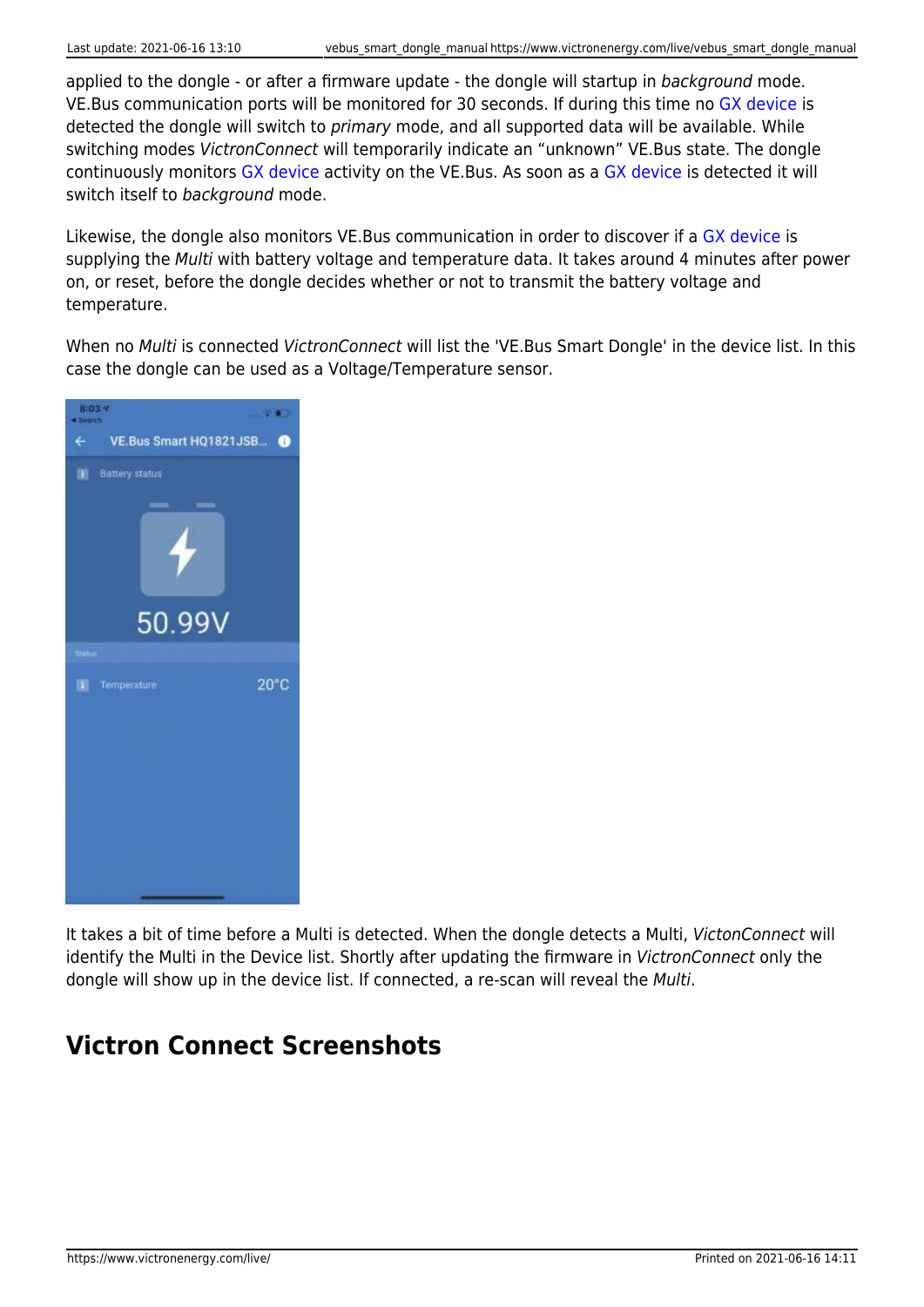



### **Troubleshooting**

See both the [VictronConnect manual](https://www.victronenergy.com/live/victronconnect:start) and the [VE.Smart Network manual.](https://www.victronenergy.com/live/victronconnect:ve-smart-networking)